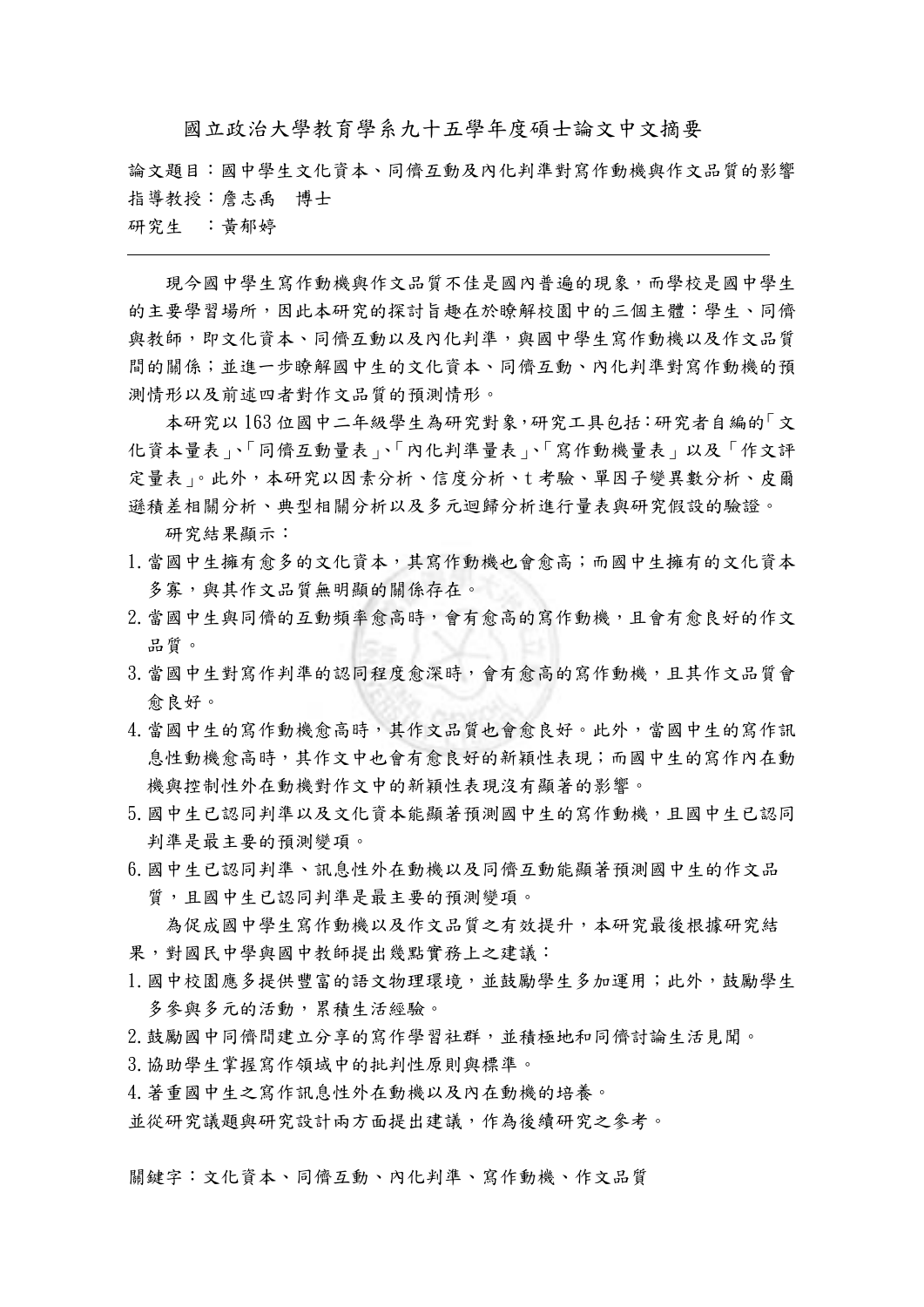## Abstract

 Low writing motivation and inferior composition quality has been a general phenomenon for current junior high students. In view of school as the main learning field, this research is to investigate how writing motivation and composition quality are related with cultural capital, peer interaction as well as writer's internalized criteria, how the writing motivation is predicted by cultural capital, peer interaction as well as writer's internalized criteria, and how the composition quality is predicted by cultural capital, peer interaction, writer's internalized criteria and writing motivation.

There are 163 students of grade 8 joining in this research. Five self-reported questionnaires, which are "cultural capital scale", "peer interaction scale", "writer's internalized criteria scale", "writing motivation scale" and "composition quality scale" , designed by the researcher, were utilized to measure each variable respectively. Factor analysis, Cronbach alpha, t-test, ANOVA, Pearson relation coefficient, canonical correlation analysis and multiple regression were conducted to validate the questionnaires and verify the hypotheses.

The results were as follows:

- 1. The more cultural capital, the higher the writing motivation were. However, cultural capital was not related with composition quality.
- 2. The junior high students, who interacted with classmates more frequently, have higher writing motivation and better composition quality.
- 3. The more important students identified the writing criteria, the better composition quality were.
- 4. When students owned higher writing motivation, their compositions also have better quality. Besides, when students have higher informational extrinsic motivation, their compositions were found more novel. However, neither of the intrinsic writing motivation nor controlling extrinsic motivation impacted the novel performance.
- 5. Both identified writing criteria and cultural capital were able to predict writing motivation significantly, the former variable is the most important one.
- 6. Composition quality was able to be explained by identified writing criteria, information extrinsic motivation and peer interaction significantly. Identified writing criteria is the most important variable among them.

Based on our results, several suggestions were raised for the practical application of teachers.

1. The campus should be generated as an abundant linguistic surroundings and the